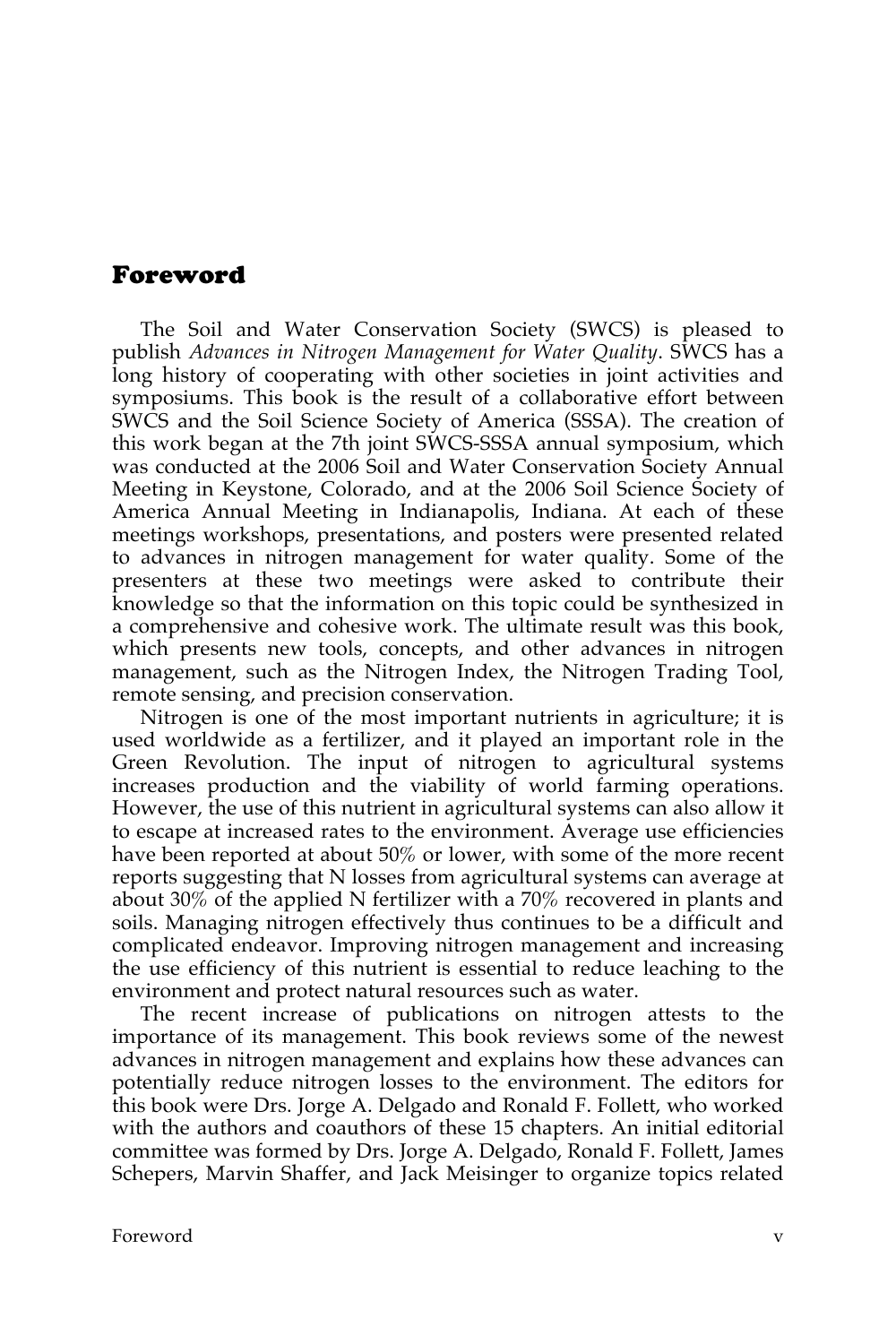to nitrogen management and identify experts in the field who made initial presentations at the SWCS and SSSA annual meetings. Drs. Delgado and Follett then followed up with the authors as needed to update the book, by incorporating new topics such as the Nitrogen Trading Tool/carbon sequestration equivalent tool, and completing the publication.

This book begins with a chapter that explores the "Environmental and Human Impacts of Reactive Nitrogen" (Chapter 1). This chapter presents the basic information on management of the fate and transport of reactive nitrogen to minimize its negative impacts on the environment and human health. Chapter 2, "Water Management: A Key to Reducing Nitrogen Losses," describes how water management for irrigation systems can potentially be implemented to reduce nitrogen losses while optimizing water and nitrogen inputs for economically and environmentally sustainable agriculture. Chapter 3, "Nitrogen and Drainage Management to Reduce Nitrate Losses to Subsurface Drainage," complements the information in Chapter 2 and further explains the management of the water and nitrogen cycles. This chapter examines how the management of drainage can be incorporated into an overall conservation plan to significantly increase nitrogen use efficiencies. Chapter 4, "Integrated Nitrogen Management," describes an approach to reach the desired production levels for most farms. This chapter describes how the efficient use of  $N$  is a fundamental agronomic goal, one that needs to consider crop physiological factors, type of fertilizers, fertilizer application methods, and other key factors to ensure global food production occurs an environmentally sustainable manner that maximizes resource use efficiency.

Chapter 5, "Nitrogen Budgets for Agricultural Policy and Farm Management," can be used as a tool for assessing farms across regional and national jurisdictions and different agroecosystems with a uniform standard. Nutrient management plans should incorporate soil organic matter management and carbon sequestration, and Chapter 6, "Organic Nitrogen Systems in the United States," covers this important point. New technologies such as those discussed in Chapter 7, "Precision Farming for Nitrogen Management," have the potential to increase the effectiveness of nitrogen management practices. The new technologies discussed in this chapter can be used as precision conservation and reduce N losses across space and time. Chapter 8, "Nitrogen Sensors to Fine Tune the Nutrient Management Decision Making Process," can contribute to advanced in-season nitrogen management strategies to improve the synchronization of nitrogen sources and nitrogen sinks in space and time.

Chapter 9, "Using Cover Crops and Cropping Systems for Nitrogen Management," describes a management tool with the goal of optimizing cropping sequences to increase nitrogen use efficiencies, economic returns, and yields, all while improving soil quality and minimizing nitrogen losses. Using cropping systems and cover crops can also serve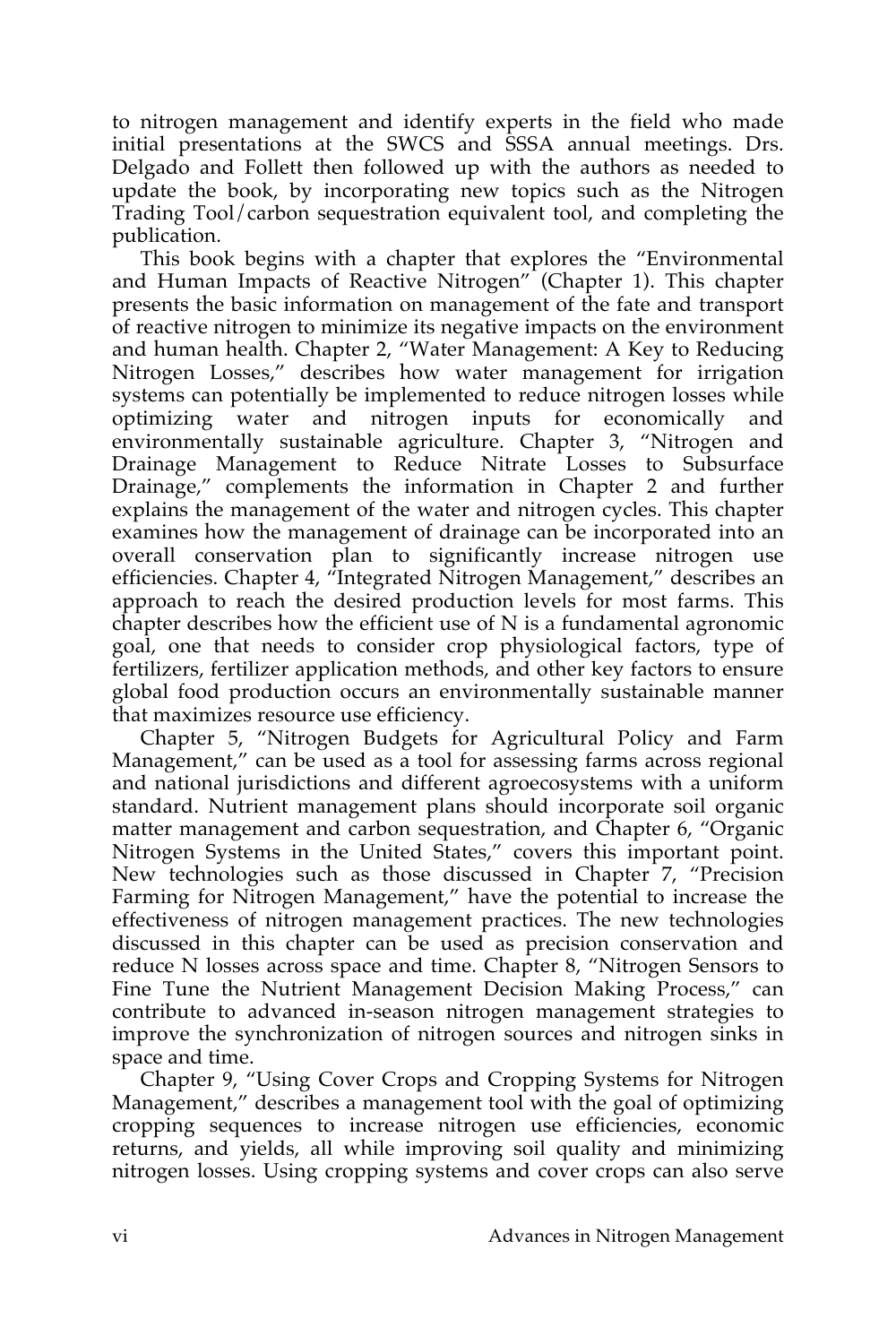as strategies for improving soil quality, increasing soil carbon sequestration and reducing erosion. Chapter 10, "Use of Buffers to Reduce Sediment and Nitrogen Transport to Surface Water Bodies," discusses a management strategy that can be used to remove nitrogen from surface waters, specifically how buffers and riparian buffers can be used to protect streams, lakes, and wetlands by filtering polluted overland and subsurface flow from adjacent agricultural fields. Chapter 11, "Evaluation of Best Management Practices Across Regions of Argentina and Spain," shows that management principles across other regions in other continents are similar to those discussed for North America (US, Canada). This chapter also shows how nitrogen management in other regions of the world is important to reducing worldwide nitrogen losses that could contribute to impacts on our biosphere.

Chapter 12, "Nutrient Credit Trading—a Market-based Approach for Improving Water Quality," looks at an approach that has recently been developed by the USDA Natural Resources Conservation Service (NRCS) in cooperation with USDA Agricultural Research Service (ARS) to implement assessments of nitrogen management. This chapter suggests that water quality trading could lead to a beneficial situation for all involved in the process and discusses the Nitrogen Trading Tool, which was recently developed by the USDA NRCS-ARS cooperation to facilitate this process. In Chapter 13, "Simulation Processes for the Nitrogen Loss and Environmental Assessment Package," algorithms are presented. Chapter 14, "New Tools to Assess Nitrogen Management for Conservation of Our Biosphere," covers how new tools and concepts such as NLEAP-GIS, Nitrogen Index, and Nitrogen Trading Tool can be used for increasing nitrogen use efficiencies and reducing atmospheric, surface and leaching losses of nitrogen. Additionally, this chapter looks at the new concept of using nitrogen trading tools to assess the potential of new best nitrogen practices to reduce emissions of  $N_2O$  and the potential to trade these reductions in carbon sequestration equivalents markets. Chapter 15, "A Tiered Approach to Nitrogen Management: A USDA Perspective," describes the concept of using a tiered approach to assess nitrogen management. A Tier One approach can be used, where a simple tool such as a nitrogen index is used to conduct a qualitative/quantitative assessment of nitrogen management, similar to the phosphorus index approach. A Tier Two approach requires a more complex evaluation that can be conducted using a simple model such as NLEAP-GIS 4.2. A Tier Three level tool is a more complex research model that, if needed, could be used to assess the effects of nitrogen management across risky landscape and crop management combinations throughout the US.

The USDA NRCS has developed policy and conservation practice standards for planning and implementing nutrient management. This book presents important information on the subject of nitrogen management. Several management practices and principles presented in